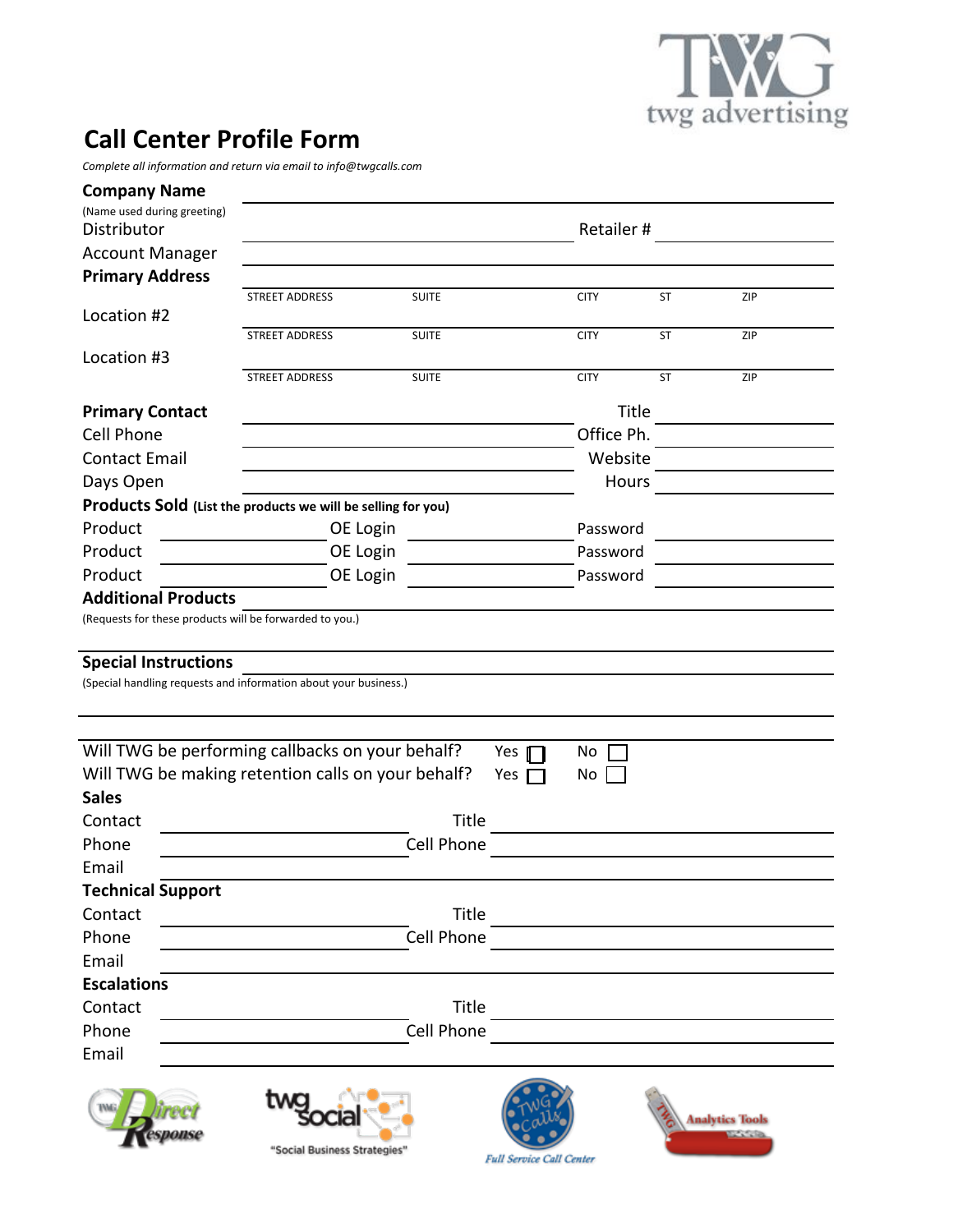## **CALL CENTER AGREEMENT**

This Services Agreement ("Agreement") is made and entered into effective as of date \_\_\_\_\_\_\_\_\_, by and between TWG Calls LLP, a Texas Limited Liability company with offices at 1512 Bruce Way, Seagoville, TX 75159 ("TWG Calls"), and Client, with offices at  $\Box$ Calls and Client, in care referred to individually herein as a "Party" and collectively as "Parties."

## RECITALS

A. TWG Calls maintains a Call Center that receives telephone sales calls referred by various sales organizations, generally on an overflow ("Overflow") basis. Overflow describes the activity of sending sales or customer service calls to another call center when the volume of calls exceeds the service capacity of the referring sales organization, and;

B. Client, is a sales organization that needs call center services from time to time, and;

C. The Parties wish to establish a business relationship whereby Client, refers sales calls to TWG Calls for its service, subject to the terms and conditions of this agreement.

1. During the term of this Agreement Client, will refer telephone calls to TWG Calls and TWG Calls will provide to Client during the term of this Agreement Provided Services as set forth on Attachment "A" hereto and any other services as may from time to time be mutually agreed to by the parties in writing.

The Client is responsible for forwarding calls to TWG Calls to numbers provided by TWG Calls. TWG Calls will train their employees, subcontractors, and/or agents for basic customer service situations; Client may provide additional training and/or talking points as needed at their own expense. The additional training must be requested by Client in a written notice to TWG in a reasonable time before such training is deemed necessary by Client.

2. Nothing herein is intended nor shall be construed as creating any exclusive arrangement. This Agreement shall not restrict either party from acquiring similar services from other entities and sources.

3. The Term of this Agreement shall commence on the date hereof and shall continue for one (1) year, subject to automatic renewals of the Term for successive one-year periods, unless either party terminates this Agreement by giving the other party written notice of said termination at least seven (7) days prior or current billing cycle to any desired termination date. The Term may also be terminated by either party (a) in the event of a material default hereunder by the other party, which default is not cured within ten (10) days after notice of the default is given by the party seeking to terminate the term and (b) by either party immediately upon the institution by or against the other party of insolvency, receivership, or bankruptcy proceedings, upon any assignment for the benefit of the other party's creditors, or upon the other party's dissolution or ceasing to do business. Upon termination, each party shall remain liable for any amounts due or accrued as of the effective date of termination of the term, and for any and all covenants contained herein.

4. Each party acknowledges that during the Term, it shall have access to the confidential information and trade secrets of the other, consisting of, but not limited to, customer lists and information concerning each other's methods of operations, regulatory status, attorney lists, systems, products, customer lists, agent lists, membership information and other such proprietary business information. For purposes of this Agreement, "confidential information" means any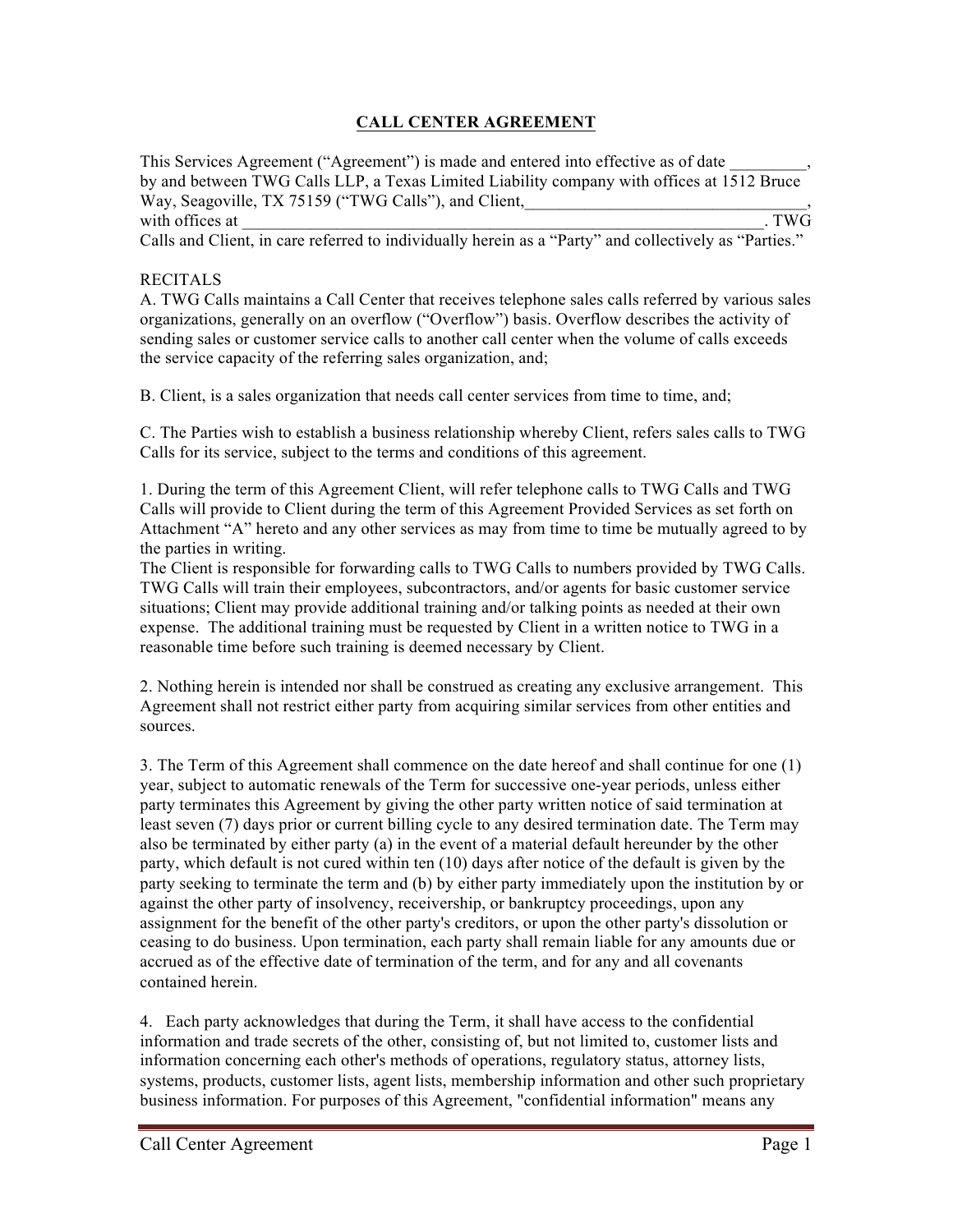confidential or other proprietary information disclosed by one party to the other under this Agreement, except information that (a) is public knowledge at the time of disclosure, (b) was known by the receiving party before disclosure by the disclosing party, or becomes public knowledge or otherwise known to the receiving party after such disclosure, other than by breach of a confidentiality obligation, or (c) is independently developed by the receiving party.

5. During the term of this Agreement and for a period of two years following the termination of this Agreement for any reason, within the geographical region of the United States of America and its territories, the receiving party shall (a) not disclose the confidential information to any third party, (b) not use the confidential information in any fashion except for purposes of performing this Agreement, (c) exercise reasonable care to prevent disclosure, and (d) notify the disclosing party of any unauthorized disclosure or use of the confidential information. Upon termination of this Agreement for any reason, each party shall immediately deliver to the other party all copies of the confidential information received from such other party. Each party acknowledges that breach of the covenants contained herein will cause irreparable harm to the disclosing party entitling the disclosing party to injunctive relief, among other remedies, against any breach or threatened breach, without waiving or affecting any claim for damages or other relief.

6. The parties declare that the territorial and time limitations as stated herein, are reasonable and properly required for the adequate protection of each party's business. In the event that any of the territorial or time limitations are deemed to be unreasonable by a court of competent jurisdiction, then all parties agree and submit to the reduction of either the territorial or time limitation as the court deems reasonable.

7. Each party (the Indemnifying Party) shall indemnify the other party(s) and its directors, officers, agents, employees, contractors, affiliates, or subsidiaries (collectively referred to as "Indemnified Parties") and hold the Indemnified Parties harmless from and against any losses, costs, damages, and fees (including reasonable attorney's fees) incurred by the Indemnified Parties in connection with: (a) any breach by the Indemnifying Party of any warranty, covenant or obligation under this Agreement of any product or service provided by the Indemnifying party. Upon appropriate notice, the Indemnifying party shall defend, at its expense, any claim brought against one or more of the Indemnified Parties based on or arising out of one or more of the provisions contained herein. Further, TWG Calls is only responsible for the actions of the employees it retains and is in no way liable for any actions or omissions committed by employees, subcontractors, or independent contractors of Client.

8. Ownership of Confidential Information. Client agrees all call information, including but not limited to the information transmitted during the call between a potential or current customer and TWG Calls, shall remain the property of TWG Calls, and that TWG Calls may use such call information for any purpose without notice to Client. Nothing contained herein shall be construed as granting or implying any transfer of rights to Client as respect to the call information, or any patents or other intellectual property protecting or relating to the call information. Client will have access to all call information for one hundred and eighty (180) days from the date of the initial call, such access may be subject to the charges as established by TWG Calls from time to time, and may use such information for any purpose within the one hundred and eighty (180) days. At the end of each one hundred and eighty (180) day period, Client shall return the call information to TWG Calls unless TWG Calls requests that such data be destroyed. This provision shall also apply to all call information that is in the possession of subcontractors or agents of Client. Client shall complete such return or destruction not less than thirty (30) days after the expiration of the initial one hundred and eighty (180) day period. Within such thirty (30) day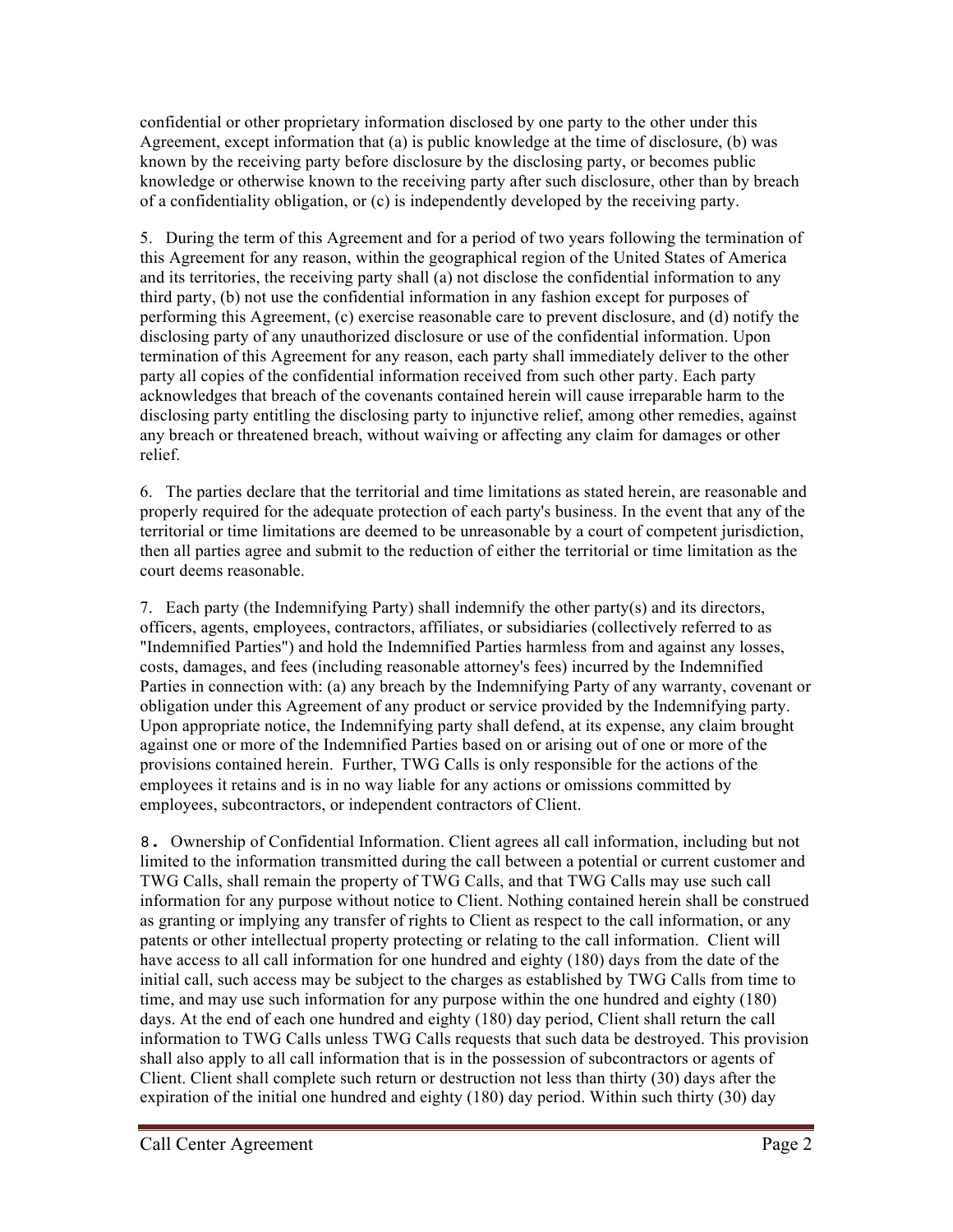period, Client shall certify in writing to TWG Calls that such return or destruction has been completed. For purposes in this section, "call information" includes, but it not limited to, all information exchanged during the commission of a call that TWG intercepts for a Client. In the event that a Client or TWG Calls terminates this Agreement, TWG Calls retains ownership in all call information that TWG Calls has received on behalf of Client from the inception of the Agreement until the date of termination.

9. Each Party hereby represents and warrants to the other Party that (a) it has full right, power and authority to enter into this Agreement and to perform its respective obligations under this Agreement, (b) all necessary consents, approvals and authorizations of all persons and entities required to be obtained by such Party in connection with execution, delivery and performance of this Agreement have been obtained, and (c) execution and delivery of this Agreement, and the performance of such Party's obligations hereunder do not and will not conflict with, violate or breach or constitute a default or require any consent under, any contractual obligation of such Party.

10. EXCEPT AS OTHERWISE EXPRESSLY SET FORTH IN THIS AGREEENT THE PARTIES MAKE NO REPRESENTATIONS AND EXTEND NO WARRANTIES OF ANY KIND, EITHER EXPRESSED OR IMPLIED, AND THE PARTIES DISLAIM ALL OTHER WARRANTIES AND CONDITIONS, EXPRESSED OR IMPLIED, STATUTORY OR OTHERWISE, INCLUDING BUT NOT LIMITED TO IMPLIED WARRANTIES OF MERCHANTABILITY, FITNESS FOR A PARTICULAR PURPOSE, OR NON-INFRINGEMENT.

11. This Agreement will be interpreted and governed by the laws of the State of Texas without reference to conflict of laws principles.

12. In the event a dispute shall arise between the parties to this Agreement the parties agree to participation of at least four hours of mediation in accordance with the mediation procedure of the United State Arbitration & Mediation. The parties agree to share equally in the cost of the mediation. A local USA&M office to be designated by USA&M National Headquarters shall administer the mediation.

13. In the event a dispute shall arise between the parties to this Agreement and mediation proves unsuccessful, it is hereby agreed that the dispute shall be referred to a USA&M office to be designated by USA&M National Headquarters for arbitration in accordance with the applicable United States Arbitration and Mediation Rules of Arbitration. The arbitrator's decision shall be final and legally binding and judgment may be entered thereon.

## **THIS CONTRACT CONTAINS A BINDING ARBITRATION PROVISION WHICH AFFECTS YOUR LEGAL RIGHTS AND MAY BE ENFORCED BY THE PARTIES.**

14. The relationship of TWG Calls and Client, established by this Agreement is that of independent contractors, and nothing contained in this Agreement will be construed to constitute the parties as partners, joint ventures, co-owners, employer/employee, or otherwise as participants in a joint or TWG Calls undertaking.

15. No amendment or modification to this Agreement, nor waiver of any rights, will be effective unless assented to in writing by the Party to be charged, and the waiver of any breach or default will not constitute a waiver of any other right under this Agreement or any subsequent breach or default.